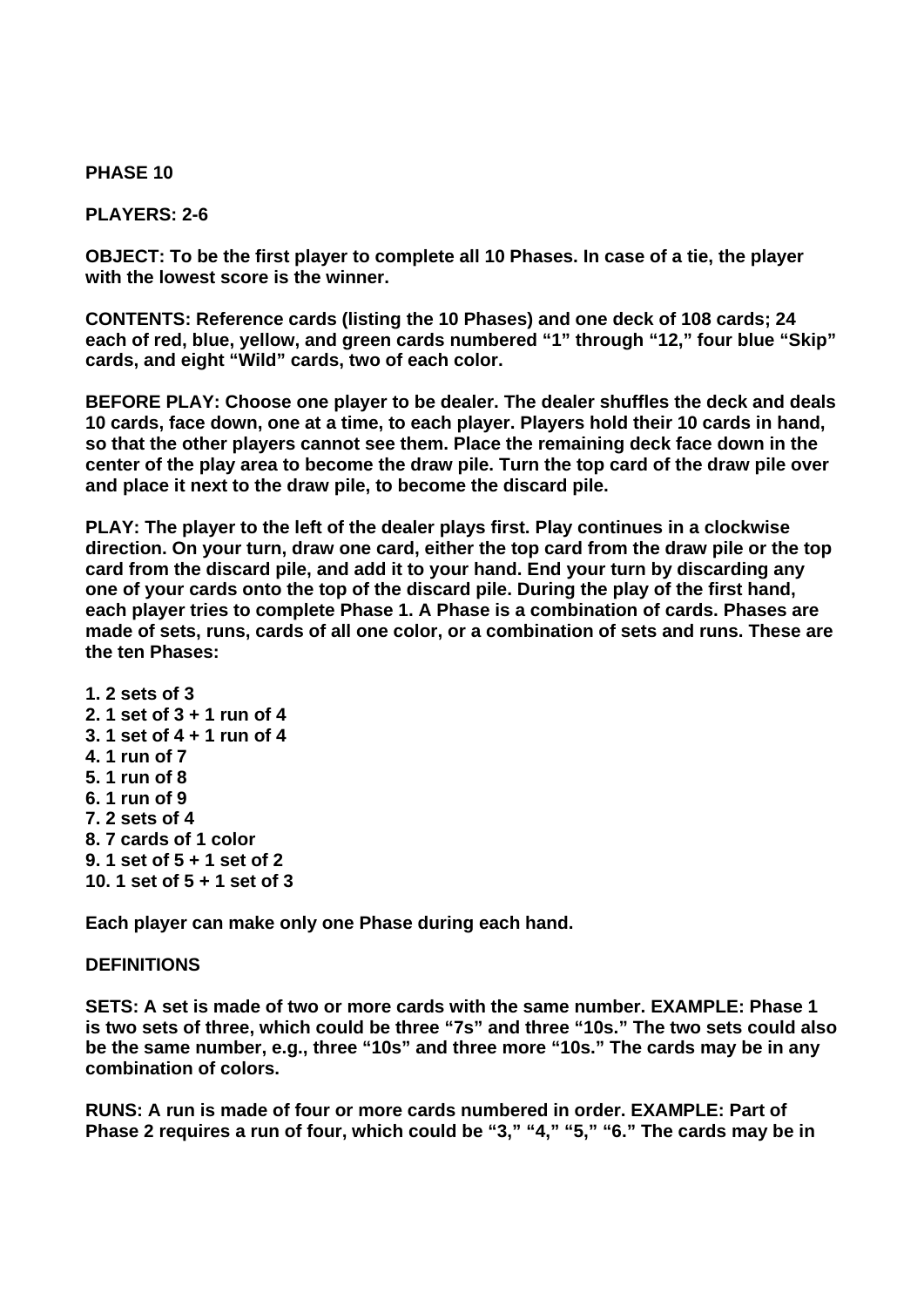**any combination of colors.** 

**ALL ONE COLOR: The cards are all the same color. EXAMPLE: Phase 8 requires seven cards of one color, which could be seven red cards or seven green cards, etc. The cards do not need to be in numerical order.** 

**WILD CARDS: A "Wild" card may be used in place of a number** 

**card, or may be used as any color, in order to complete a Phase. EXAMPLES: A player wants to make a run of four, but only has cards "3," "4," and "6." The player uses a "Wild" card as a "5" to complete the run. Or, a player has 6 green cards, and uses a "Wild" card as a green card, to complete Phase 8.** 

**• More than one "Wild" card may be used in completing a Phase. Players can use as many "Wild" cards as they want as long as they use one (1) natural card. • Once a "Wild" card has been played in a Phase, it cannot be replaced by the intended card and used elsewhere, but must remain as that card until the hand is over. • If the dealer starts the discard pile with a "Wild" card, the card may be picked up by the first player.** 

**SKIP CARDS: Skip cards have only one purpose: to cause** 

**another player to lose a turn. To use, simply discard the "Skip" card on your turn, then choose the player who will lose a turn.** 

**• When you draw a "Skip" card, you may discard it immediately or save it for a later turn.** 

**• A "Skip" card may never be used in making Phase 8, or any other Phase.** 

**• A "Skip" card may never be picked up from the discard pile.** 

**• Only one "Skip" card against each player per "round" may be used.** 

**• When someone is skipped, a "round" is once around the table.** 

**• If the dealer starts the discard pile with a "Skip" card, the first player's first turn is automatically skipped.** 

**MAKING A PHASE: If, during your turn, you are able to make a Phase with the cards in your hand, lay the Phase down, face-up on the table before discarding. For example, you are trying to make Phase 1. You have 3 "5s" and 2 "7s" and you draw another "7." You now have 2 sets of 3, and you may lay them down. In the next hand, you will be working on Phase 2.** 

**• You must have the whole Phase in hand before laying it down.** 

**• You may lay down more than the minimum requirements of a Phase, but only if the additional cards can be directly added to the cards already in the Phase.** 

**EXAMPLES: You lay down 3 "5s" and 3 "7s" to make Phase 1. You have two more "5s" in hand and can immediately lay them down with the 3 "5s," all in the same turn.** 

**You also have 3 "10s" in hand, but cannot lay them down because Phase 1 requires exactly 2 sets. Thus, you can only add more "5s" and "7s" to the Phase made of "5s"**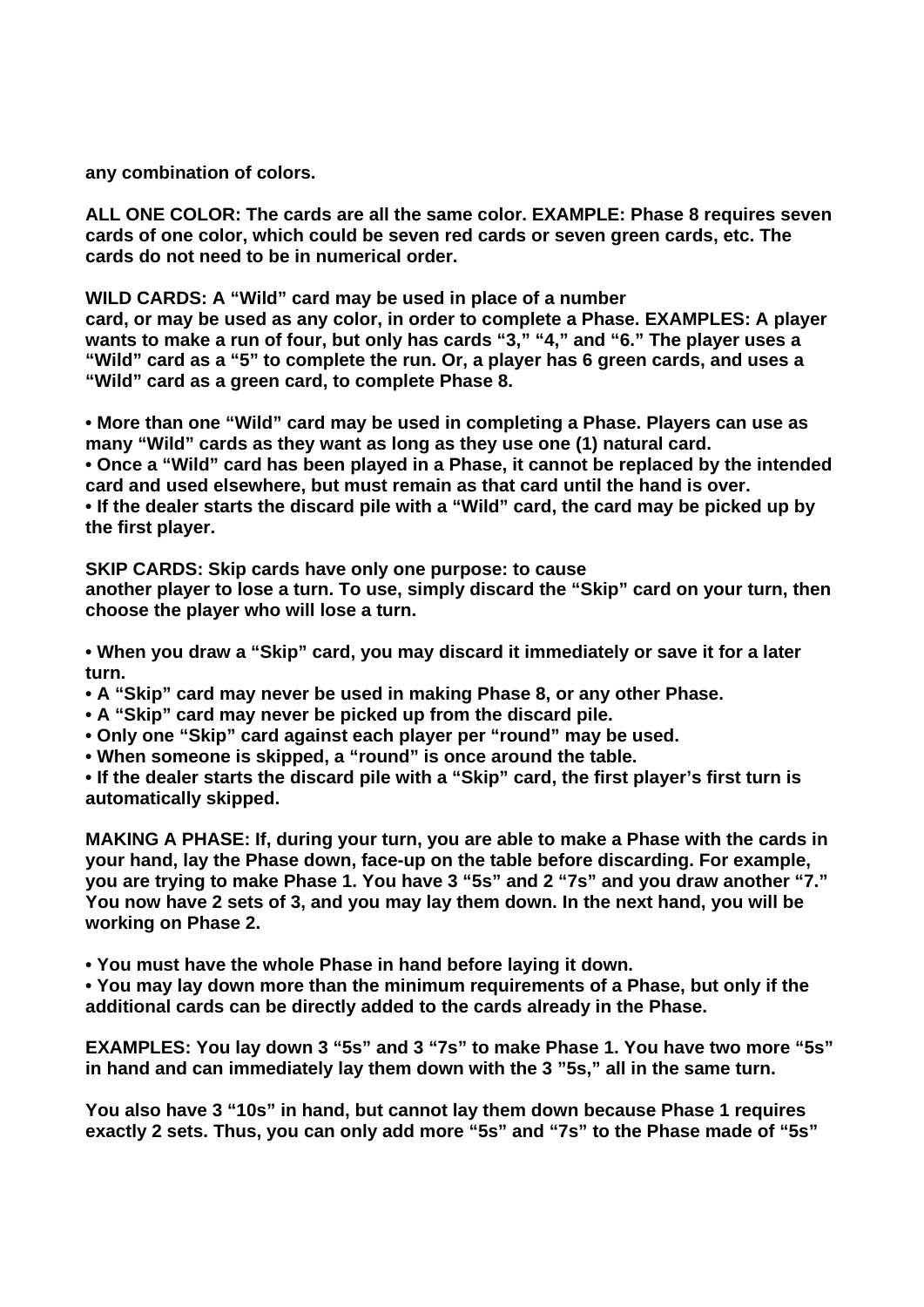**and "7s."** 

**• Only one Phase can be made per hand.** 

**• If you successfully make a Phase, then you try to make the next Phase in the next hand. If you fail to make a Phase, you must try to make the same Phase again in the next hand. As a result, players may not all be working on the same Phase in the same hand.** 

**• Phases must be made IN ORDER, from 1 to 10. For example, a player trying to make Phase 4 (1 run of 7) lays down a run of 9 cards. This qualifies as 1 run of 7 for Phase 4, but cannot be used as credit for either Phase 5 (1 run of 8) or Phase 6 (1 run of 9). • You receive credit for making a Phase as soon as you lay it down. You do not need to win the hand in order to receive credit for the Phase. Several players will often complete a Phase in the same hand.** 

**HITTING: Hitting is the way to get rid of leftover cards after making a Phase. You make a hit by putting a card directly on a Phase already laid down. The card must properly fit with the cards already down. EXAMPLES: You may add one or more "4s" to a player's existing set of "4s." You may add a "2" to a player's existing run of "3", "4", "5", "6". You may also add a "7" and an "8" to this run, if you have them. You may add one or more green cards to a player's seven green cards in Phase 8. You may also add a "Wild" card of any color to any of these card situations.** 

**Before you can make a hit, your own Phase must already be laid down. You may hit only during your turn. You may hit your own cards, another player's cards, or both.** 

**GOING OUT / FINISHING A HAND: After laying down a Phase, players try to "go out" as soon as possible. To go out, you must get rid of all of your cards, by discarding or hitting on an existing Phase. The player to go out first wins the hand. The winner of the hand, and any other players who also complete their Phase, will advance to the next Phase for the next hand. Players total the cards left in their hands. (The fewer cards left in your hand, the better!) All the cards are then shuffled and a new hand begins. (Remember, if you did not complete the Phase before another player went out, you must work on the same Phase again in the next hand.)** 

**SCORING: You will need paper and pencil to keep a running total for each player. The winner of the hand scores zero. All remaining players score points against them, for cards still in their hands, as follow:** 

- **5 points for each card numbered 1-9**
- **10 points for each card numbered 10-12**
- **15 points for each "Skip" card**
- **25 points for each "Wild" card**

**Only the cards in a player's hand are scored, not cards already laid down. After the scores are recorded, the player to the left of the dealer becomes the new dealer. All cards are gathered and shuffled, and a new hand is dealt.**